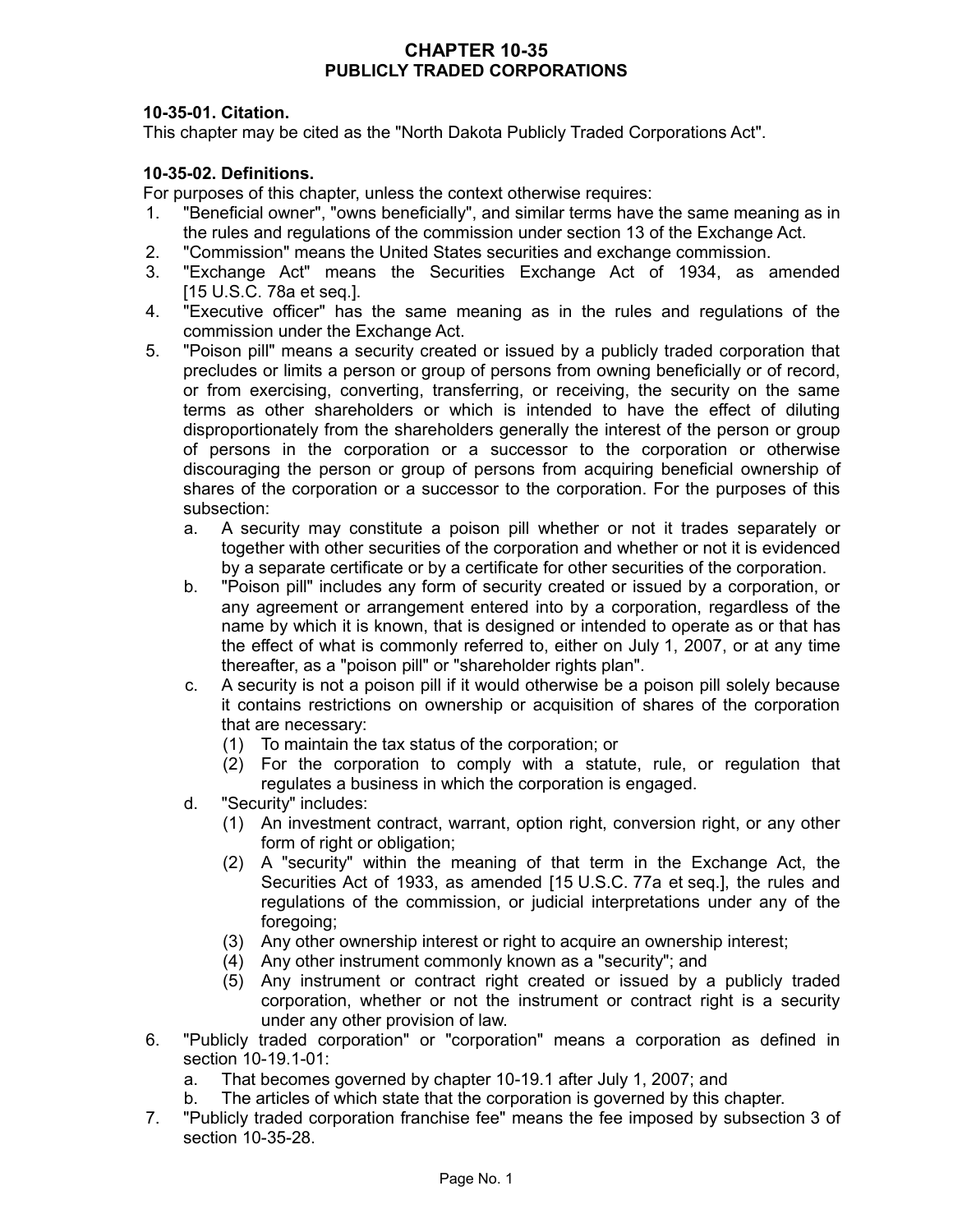- 8. "Qualified shareholder" means a person or group of persons acting together that satisfies the following requirements:
	- a. The person or group owns beneficially in the aggregate more than five percent of the outstanding shares of the publicly traded corporation that are entitled to vote generally for the election of directors; and
	- b. The person or each member of the group has beneficially owned the shares that are used for purposes of determining the ownership threshold in subdivision a continuously for at least two years.
- 9. "Required vote" means approval of a provision of the articles or bylaws, at a time when the publicly traded corporation has a class of voting shares registered under the Exchange Act, by at least the affirmative vote of both:
	- a. A majority of the directors in office who are not executive officers of the corporation; and
	- b. Two-thirds of the voting power of the outstanding shares entitled to vote generally for the election of directors that are not owned beneficially or of record by directors or executive officers of the corporation.

# **10-35-03. Application and effect of chapter.**

- 1. This chapter applies only to a publicly traded corporation meeting the definition of a "publicly traded corporation" in section 10-35-02 during such time as its articles state that it is governed by this chapter.
- 2. The existence of a provision of this chapter does not of itself create any implication that a contrary or different rule of law is or would be applicable to a corporation that is not a publicly traded corporation. This chapter does not affect any statute or rule of law as it applies to a corporation that is not a publicly traded corporation.
- 3. A provision of the articles or bylaws of a publicly traded corporation may not be inconsistent with any provision of this chapter.
- 4. The computation of a percentage of shares owned beneficially or of record by a person or group of persons for purposes of this chapter or chapter 10-19.1 shall be based on the number of outstanding shares of the publicly traded corporation shown most recently in a filing by the corporation with the commission under the Exchange Act.

#### **10-35-04. Application of chapter 10-19.1.**

- 1. Chapter 10-19.1 applies generally to all publicly traded corporations, except that the provisions of this chapter control over any inconsistent provision of chapter 10-19.1.
- 2. A publicly traded corporation is a "publicly held corporation" as that term is used in chapter 10-19.1.
- 3. The definitions in section 10-19.1-01 apply to the use in this chapter of the terms defined in that section.

#### **10-35-05. Amendment of the bylaws.**

- 1. Any shareholder of a publicly traded corporation may propose the adoption, amendment, or repeal of a bylaw.
- 2. Subdivision c of subsection 3 of section 10-19.1-31 shall not apply to a publicly traded corporation except that a provision of the articles or bylaws authorized by section 10-35-14 may apply to a proposal to adopt, amend, or repeal a bylaw.

#### **10-35-06. Board of directors.**

- 1. The articles or bylaws of a publicly traded corporation may not fix a term for directors longer than one year.
- 2. The articles or bylaws of a publicly traded corporation may not stagger the terms of directors into groups whose terms end at different times.
- 3. The size of the board of a publicly traded corporation may not be changed at a time when: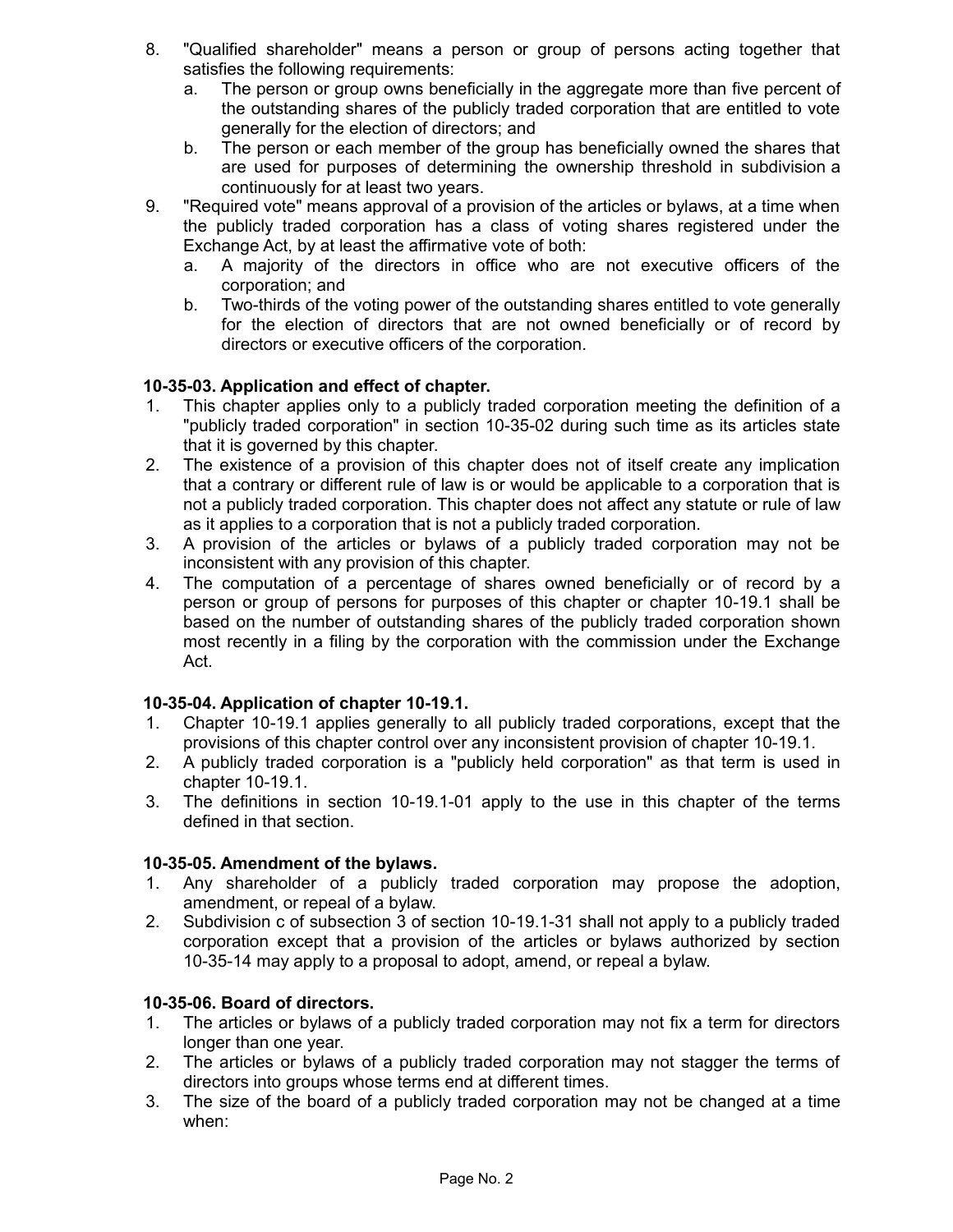- a. The board has notice that there will be a contested election of directors at the next regular or special meeting of the shareholders; or
- b. The shareholders do not have the right to nominate candidates for election at the next regular meeting of the shareholders under a provision of the articles or bylaws adopted pursuant to section 10-35-07.
- 4. The board of a publicly traded corporation must elect one of its members as the chair of the board who shall preside at meetings of the board and perform such other functions as may be provided in the articles or bylaws or by resolution of the board. The chair of the board may not serve as an executive officer of the corporation.

## **10-35-07. Nomination of directors.**

- 1. A publicly traded corporation may not require a shareholder or beneficial owner of shares to provide notice of an intention to nominate a candidate for election as a director except as provided in a provision of the articles or bylaws that satisfies the requirements of this section.
- 2. A provision of the articles or bylaws of a publicly traded corporation requiring a shareholder or beneficial owner to provide notice of an intention to nominate a candidate for election as a director may not require the notice to include more than:
	- a. The name of the shareholder or beneficial owner;
	- b. A statement that the shareholder or beneficial owner is the beneficial owner of one or more shares in the corporation and reasonable evidence of that ownership; and
	- c. The number of candidates the shareholder or beneficial owner intends to nominate.
- 3. Any deadline fixed by the articles or bylaws for submission by a shareholder or beneficial owner of a notice of intention to nominate a candidate for election as a director may not be earlier than:
	- a. In the case of a meeting held within five business days before or after the anniversary of the previous year's regular meeting, ninety days before the anniversary date of the prior regular meeting; or
	- b. In the case of a meeting not held within five business days before or after the anniversary of the previous year's regular meeting ninety days before the date of the meeting.
- 4. A provision of the articles or bylaws requiring a shareholder or beneficial owner to provide notice of an intention to nominate a candidate for election as a director must provide a period of at least twenty days during which the shareholder or beneficial owner may submit the notice to the public corporation.
- 5. The adoption or amendment of a bylaw requiring advance notice of nominations may not take effect in the one hundred twenty-day period before the next meeting of shareholders, unless the adoption or amendment of the bylaw has been approved by the shareholders.

#### **10-35-08. Access to corporation's proxy statement.**

- 1. If a qualified shareholder provides notice of an intention to nominate one or more candidates for election to the board of directors that satisfies both section 10-35-07 and this section, the publicly traded corporation must:
	- a. Include the name of each nominee and a statement not longer than five hundred words without counting the information required under subdivisions a through e of subsection 2 supplied by the qualified shareholder in support of each nominee in the corporation's proxy statement; and
	- b. Make provision for a shareholder to vote on each nominee on the form of proxy solicited on behalf of the corporation.
- 2. The publicly traded corporation may not require the notice from the qualified shareholder to include more than:
	- a. The name of the person or the names of the members of the group;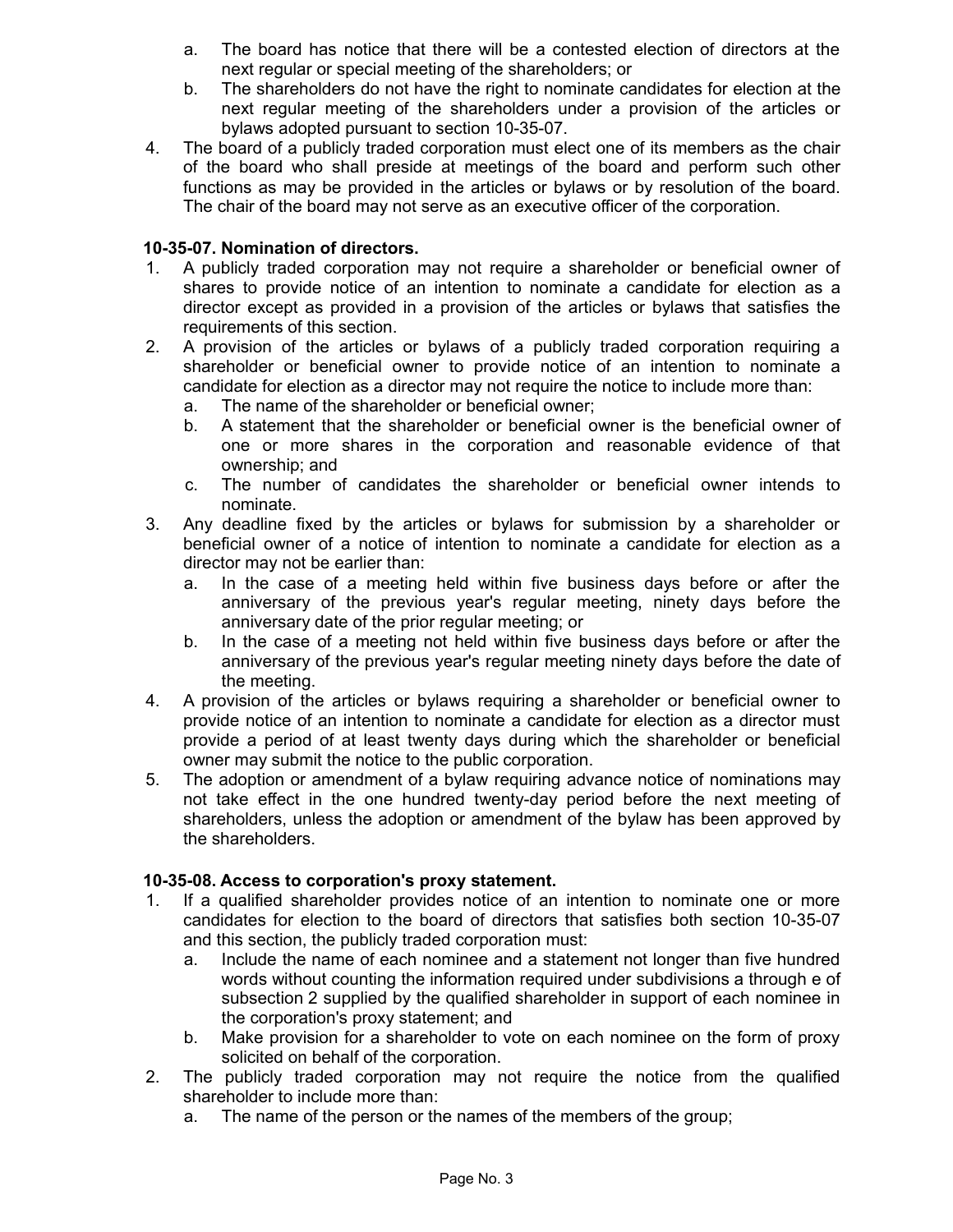- b. A statement that the person or group satisfies the definition of a qualified shareholder in subsection 8 of section 10-35-02 and reasonable evidence of the required ownership of shares by the person or group;
- c. A statement that the person or group does not have knowledge that the candidacy or, if elected, board membership of any of its nominees would violate controlling state or federal law or rules other than rules regarding director independence of a national securities exchange or national securities association applicable to the corporation;
- d. The information regarding each nominee that is required to be included in the corporation's proxy statement by the rules and regulations adopted by the commission under the Exchange Act;
- e. A statement from each nominee that the nominee consents to be named in the corporation's proxy statement and form of proxy and, if elected, to serve on the board of directors of the corporation, for inclusion in the corporation's proxy statement; and
- f. The supporting statement permitted by subdivision a of subsection 1.
- 3. If the qualified shareholder does not own at least five percent of the outstanding shares of the publicly traded corporation entitled to vote generally for the election of directors on the date of the meeting, the qualified shareholder is not entitled to nominate the candidates named in the notice provided under subsection 1.

#### **10-35-09. Election of directors.**

- 1. After a quorum is established at a meeting of the shareholders of a publicly traded corporation at which directors are to be elected, the polls must be opened for the election of directors before the meeting may be recessed or adjourned. If the polls have not been previously closed, the polls close for the election of directors upon the first recess or adjournment of the meeting.
- 2. Except as provided in subsection 3, if the articles of a publicly traded corporation provide that the shareholders do not have the right to cumulate their votes in an election of directors:
	- a. Each share in the corporation entitled to vote on the election of directors shall be entitled to vote noncumulatively for or against, or to abstain with respect to, each candidate for election.
	- b. To be elected, a candidate must receive the affirmative vote of at least a majority of the votes cast for or against the candidate's election.
	- c. An individual who is not elected under subdivision b may not be appointed by the board of directors to fill a vacancy on the board at any time thereafter unless the individual is subsequently elected as a director by the shareholders.
	- d. If a director who was a candidate for re-election is not elected under subdivision b, the director may continue to serve under subdivision b of subsection 1 of section 10-19.1-35 for not longer than ninety days after the date of the first public announcement of the results of the election.
	- e. If no directors are elected under subdivision b, the current directors continue to serve under subdivision b of subsection 1 of section 10-19.1-35, and another meeting of the shareholders for the election of directors must be held not later than eighty-nine days after the date of the first public announcement of the results of the election.
- 3. Subsection 2 does not apply to an election of directors by a voting group if there are more candidates for election by the voting group than the number of directors to be elected by the voting group and one or more of the candidates has been properly nominated by the shareholders. An individual is not counted as a candidate for election under this subsection if the board of directors reasonably determines before the notice of meeting is given that the individual's candidacy does not create a bona fide election contest. The determination of the number of candidates for purposes of this subsection shall be made as of: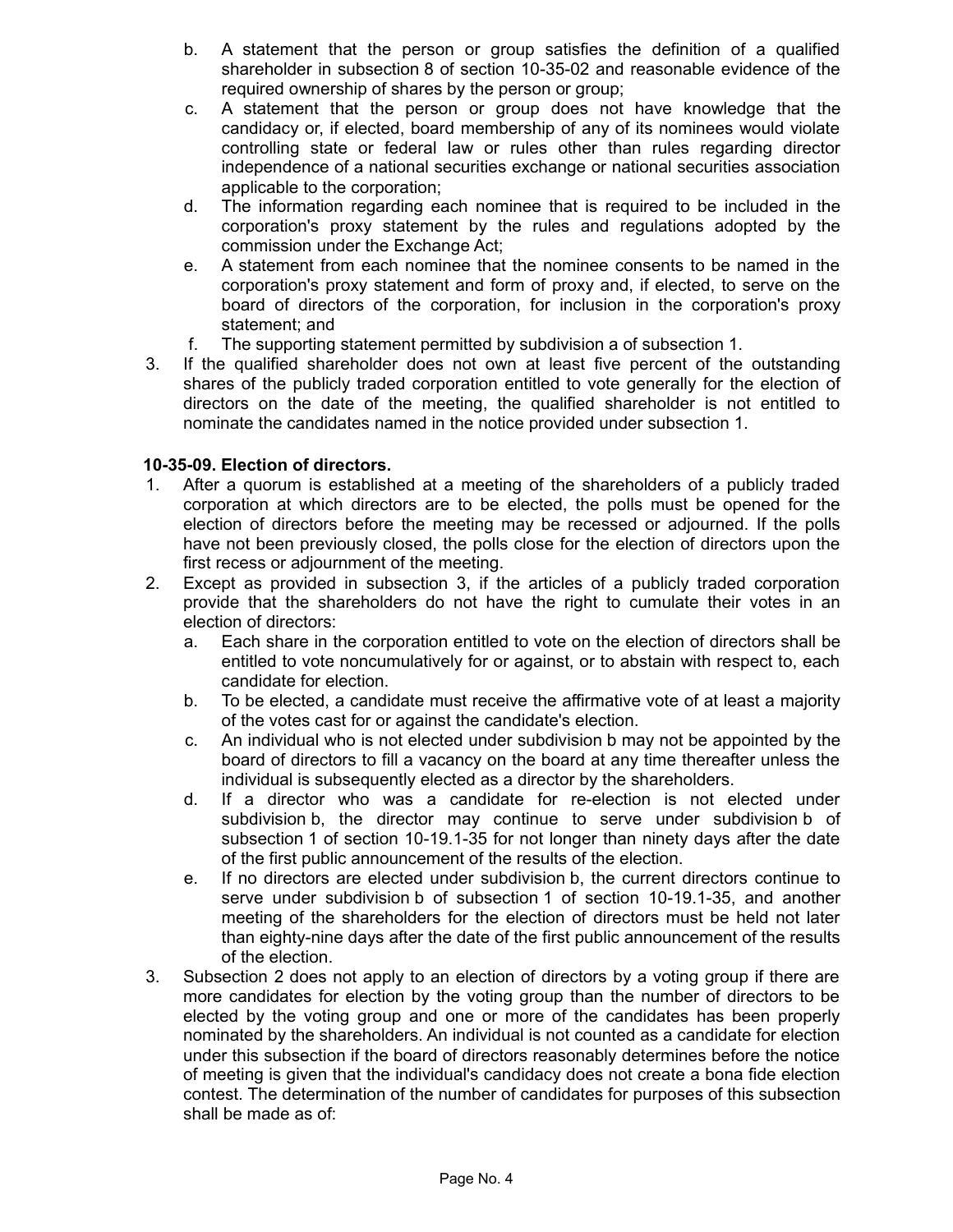- a. The expiration of the time fixed by the articles or bylaws for advance notice by a shareholder of an intention to nominate directors; or
- b. Absent such a provision at a time publicly announced by the board of directors which is not more than fourteen days before notice is given of the meeting at which the election is to occur.
- 4. A publicly traded corporation may not compensate an individual, directly or indirectly, as a result of the fact, in whole or in part, that the individual is not elected or re-elected as a director, and without regard to whether the compensation would be paid to the individual as a director or officer or on any other basis.
- 5. The shareholders of a publicly traded corporation may act by consent in a record to elect directors, but the consent will be in lieu of a regular meeting of shareholders only if:
	- a. The shareholders are not entitled to vote cumulatively for the election of directors;
	- b. The election by consent takes effect within the one hundred twenty-day period before the anniversary of the most recent regular meeting; and
	- c. The full board is elected by the consent.

# **10-35-10. Reimbursement of proxy expenses.**

- 1. A shareholder of a publicly traded corporation who nominates one or more candidates for election as directors who are not nominated by management or the board of directors must be reimbursed by the corporation for the reasonable actual costs of solicitation of proxies incurred by the shareholder in an amount equal to the shareholder's total reasonable actual costs of solicitation multiplied by a fraction, the numerator of which is the number of candidates nominated by the shareholder who are elected, and the denominator of which is the total number of candidates nominated by the shareholder.
- 2. As used in this section, "actual costs of solicitation" means amounts paid to third parties relating to the solicitation, including lawyers, proxy solicitors, public relations firms, printers, the United States postal service, and media outlets.

#### **10-35-11. Supermajority provisions prohibited.**

Neither the articles nor the bylaws of a publicly traded corporation may provide a quorum or voting requirement:

- 1. For the board or a committee of the board that is greater than a majority of the number of directors that would constitute the full board or committee assuming there are no vacancies; or
- 2. For shareholders that is greater than a majority of the voting power of the shares entitled to vote on the item of business or, in the case of a class or series entitled to vote as a separate group, a majority of the voting power of the outstanding shares of the class or series.

#### **10-35-12. Regular meeting of shareholders.**

- 1. Unless directors are elected by consent in lieu of a regular meeting as provided in subsection 5 of section 10-35-09, a publicly traded corporation must hold a meeting of shareholders annually for the election of directors and the conduct of such other business as may be properly brought before the meeting by the board or the shareholders.
- 2. The articles or bylaws of a publicly traded corporation must state the latest date in each calendar year by which the regular meeting of shareholders must be held. The date so fixed by the articles or bylaws may not be later than one hundred eighty days after the end of the prior fiscal year of the corporation.
- 3. Any shareholder of a publicly traded corporation may demand a regular meeting of shareholders under subsection 2 of section 10-19.1-71 or apply for an order of court directing the holding of a regular meeting of shareholders under section 10-19.1-72.1,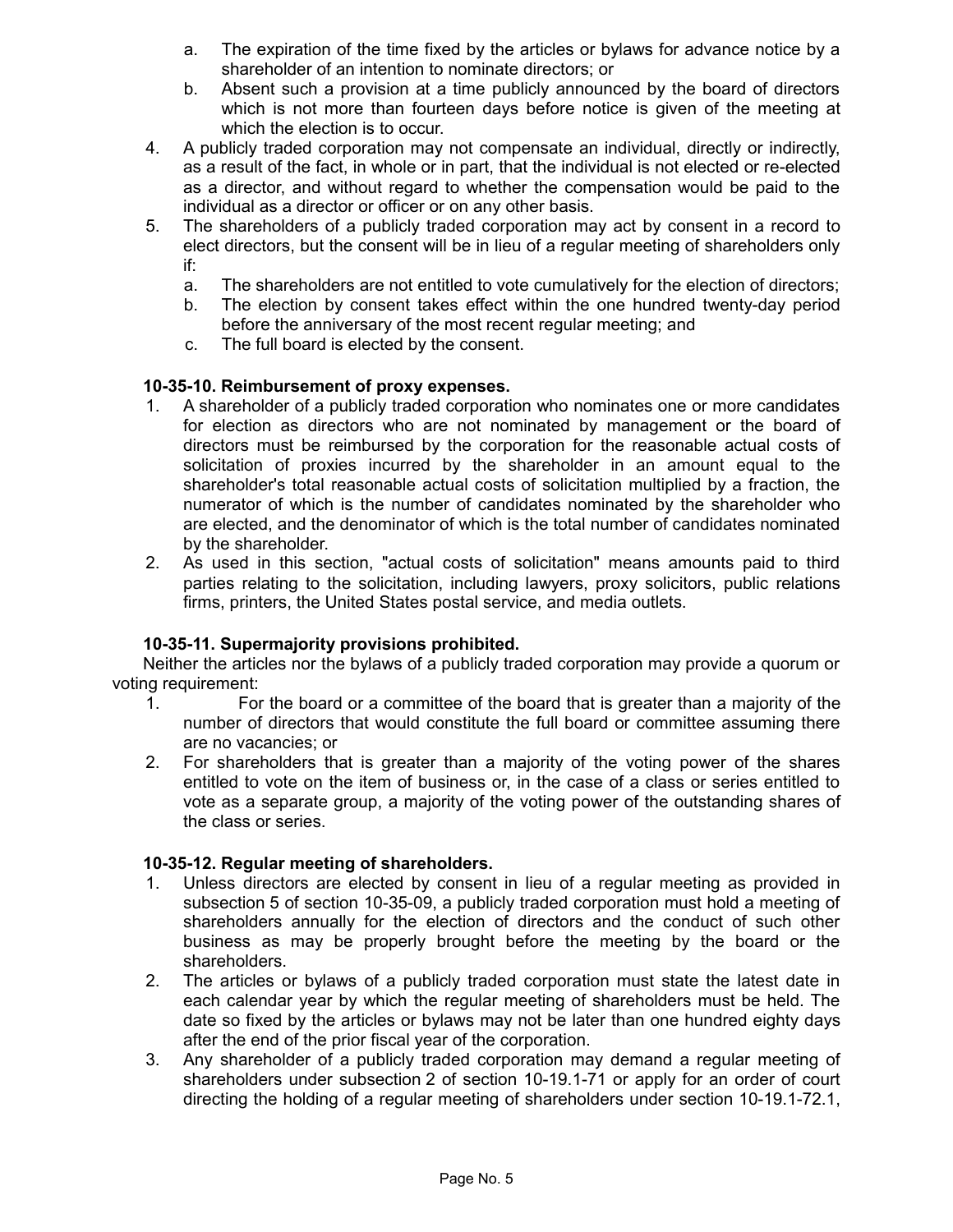in each case without regard to the percentage of the voting power held by the shareholder.

- 4. An amendment of the bylaws of a publicly traded corporation that changes the latest date by which the regular meeting of shareholders must be held may not take effect until after the regular meeting has been held for the year during which the amendment is adopted, unless the amendment has been approved by the shareholders.
- 5. The committee of the board of a publicly traded corporation that has authority to set the compensation of executive officers must report to the shareholders at each regular meeting of shareholders on the compensation of the corporation's executive officers. The shareholders that are entitled to vote for the election of directors shall also be entitled to vote on an advisory basis on whether they accept the report of the committee.

## **10-35-13. Call of special meeting of shareholders.**

- 1. A publicly traded corporation shall hold a special meeting of shareholders upon the demand of its shareholders as provided in section 10-19.1-72, except that, regardless of the purpose for the meeting, the shareholders demanding the meeting must own beneficially ten percent or more of the voting power of all shares entitled to vote on each issue proposed to be considered at the special meeting.
- 2. The articles or bylaws of a publicly traded corporation may not restrict:
	- a. The period during which shareholders may call a special meeting of shareholders; or
	- b. The business that may be conducted at a special meeting.

# **10-35-14. Shareholder proposals of business at a regular meeting.**

- 1. A publicly traded corporation may not require a shareholder or beneficial owner to provide notice of an intention to propose a matter for consideration or a vote at a regular meeting of shareholders except as provided in a provision of the article or bylaws that satisfies the requirements of this section.
- 2. A provision of the articles or bylaws requiring a shareholder or beneficial owner to provide notice of an intention to propose a matter for consideration or a vote by the shareholders may not require the notice to include more than:
	- a. The name of the shareholder or beneficial owner;
	- b. A statement that the shareholder or beneficial owner is the beneficial owner of one or more shares in the corporation and reasonable evidence of that ownership; and
	- c. The general nature of the business to be proposed.
- 3. Any deadline fixed by the articles or bylaws for submission by a shareholder or beneficial owner of a notice of intention to propose a matter for consideration or a vote by the shareholders may not be earlier than:
	- a. In the case of a meeting held within five business days before or after the anniversary of the previous year's regular meeting, ninety days before the anniversary date of the prior regular meeting; or
	- b. In the case of a meeting not held within five business days before or after the anniversary of the previous year's regular meeting, ninety days before the date of the meeting.
- 4. A provision of the articles or bylaws requiring a shareholder or beneficial owner to provide notice of an intention to propose a matter for consideration or a vote by the shareholders must provide a period of at least twenty days during which the shareholder or beneficial owner may submit the notice to the publicly traded corporation.
- 5. The adoption or amendment of a bylaw requiring advance notice of business to be proposed by a shareholder or beneficial owner may not take effect in the one hundred twenty-day period before the next regular meeting of shareholders, unless the adoption or amendment of the bylaw has been approved by the shareholders.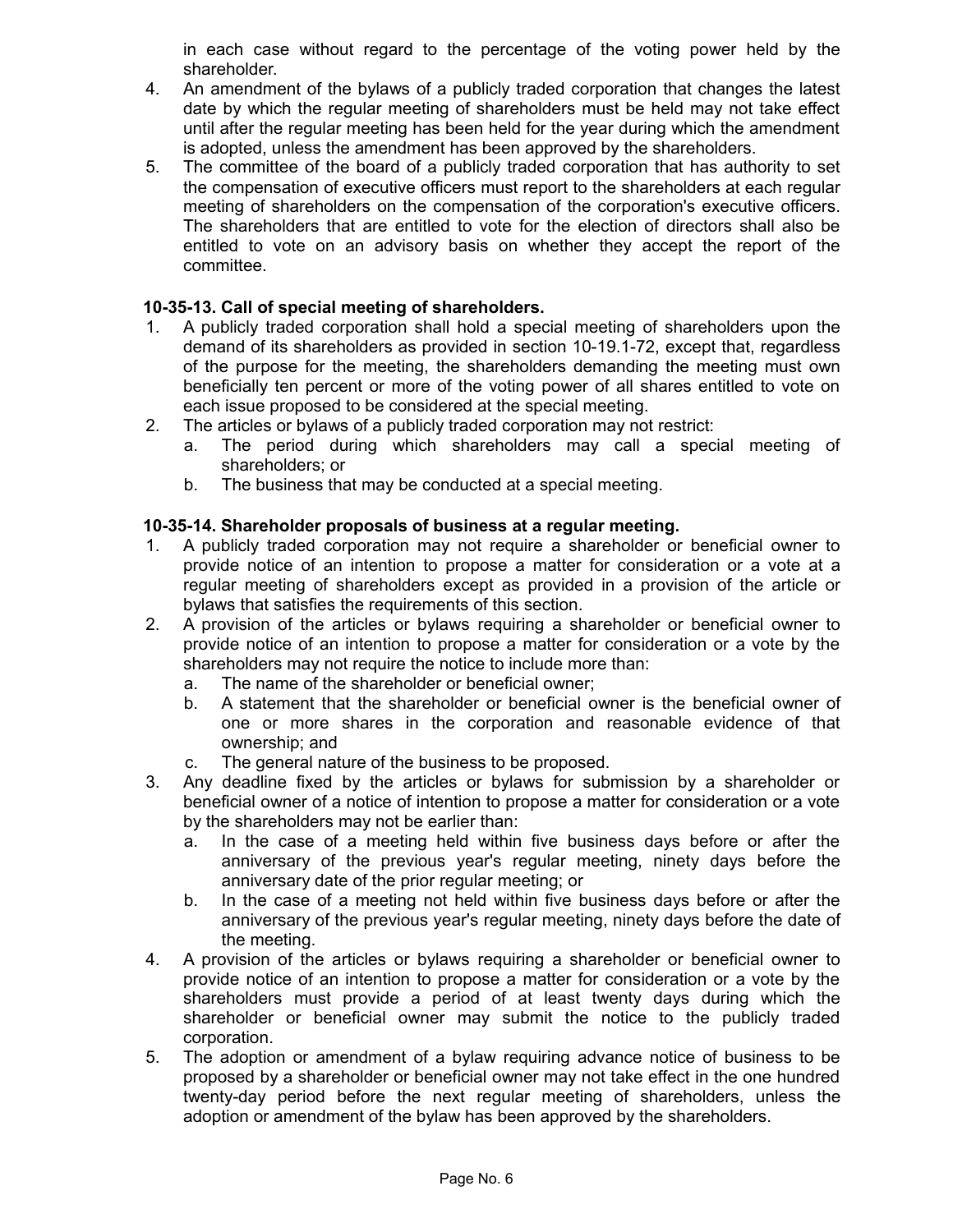6. This section does not apply to the proposal by a shareholder or beneficial owner of an amendment of the articles of a publicly traded corporation.

## **10-35-15. Shareholder proposals of amendment of the articles.**

- 1. A proposal of an amendment of the articles of a publicly traded corporation by a shareholder or shareholders under subsection 2 of section 10-19.1-19 need not include more than:
	- a. The name of the shareholder or the names of the members of the group of shareholders;
	- b. A statement of the number of shares of each class owned beneficially or of record by the shareholder or group of shareholders and reasonable evidence of that ownership; and
	- c. The text of the proposed amendment.
- 2. The articles or bylaws of a publicly traded corporation may not impose any requirements on the proposal of an amendment of the articles by a shareholder.
- 3. An amendment proposed by a shareholder or shareholders pursuant to subsection 1 and approved by the shareholders does not need to be approved by the board to be adopted and become effective.

#### **10-35-16. Requirements for convening shareholder meetings.**

- 1. If the articles or bylaws of a publicly traded corporation have a provision for advance notice authorized by section 10-35-07 or 10-35-14, a regular meeting of shareholders of the corporation may not be convened unless the corporation has announced the date of the meeting in the body of a public filing, and not solely in an exhibit or attachment to a filing, regardless of whether the exhibit or attachment has been incorporated by reference into the body of the filing, with the commission under the Exchange Act at least twenty-five days before the deadline in the articles or bylaws for a shareholder to give the advance notice.
- 2. If a proxy is given authority by a shareholder of a publicly traded corporation to vote on less than all items of business considered at a meeting of shareholders, the shareholder is considered to be present and entitled to vote by the proxy on all items of business to be considered at the meeting for purposes of determining the existence of a quorum under section 10-19.1-76. A proxy who is given authority by a shareholder who abstains with respect to an item of business is considered to have authority to vote on the item of business for purposes of this subsection.

#### **10-35-17. Approval of certain issuances of shares.**

- 1. An issuance by a publicly traded corporation of shares, or other securities convertible into or rights exercisable for shares, in a transaction or a series of integrated transactions, requires approval of the shareholders if the voting power of the shares that are issued or issuable as a result of the transaction or series of integrated transactions will exceed twenty percent of the voting power of the shares of the corporation which were outstanding immediately before the transaction.
- 2. Subsection 1 does not apply to:
	- a. A public offering solely for cash, cash equivalents or a combination of cash and cash equivalents; or
	- b. A bona fide private financing, solely for cash, cash equivalents or a combination of cash and cash equivalents, of:
		- (1) Shares at a price equal to at least the greater of the book or market value of the corporation's common shares; or
		- (2) Other securities or rights if the conversion or exercise price is equal to at least the greater of the book or market value of the corporation's common shares.
- 3. For purposes of this section: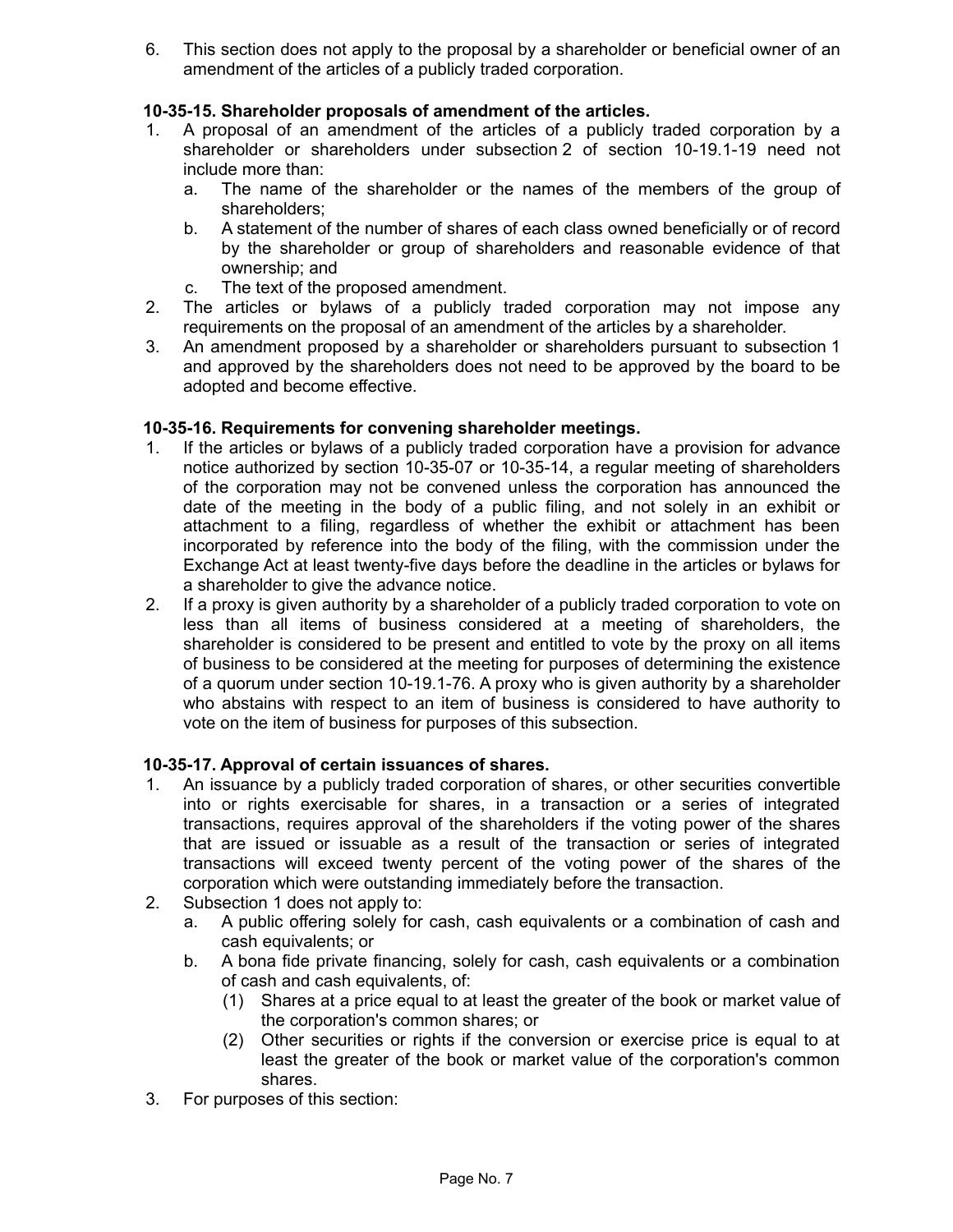- a. The voting power of shares issued and issuable as a result of a transaction or series of integrated transactions shall be the greater of:
	- (1) The voting power of the shares to be issued; or
	- (2) The voting power of the shares that would be outstanding after giving effect to the conversion of convertible shares and other securities and the exercise of rights to be issued.
- b. A series of transactions is integrated if consummation of one transaction is made contingent on consummation of one or more of the other transactions.
- c. "Bona fide private financing" means a sale in which:
	- (1) A registered broker-dealer purchases the shares, other securities, or rights from the publicly traded corporation with a view to their private sale to one or more purchasers; or
	- (2) The corporation sells the shares, other securities, or rights to multiple purchasers, and no one purchaser or group of related purchasers acquires, or has the right to acquire, more than five percent of the voting power of shares issued or issuable in the transaction or series of integrated transactions.

## **10-35-18. Pre-emptive rights.**

Unless otherwise provided in the articles, a shareholder of a publicly traded corporation does not have the pre-emptive rights provided in section 10-19.1-65.

#### **10-35-19. Conduct and business of shareholder meetings.**

- 1. There must be a presiding officer at every meeting of the shareholders of a publicly traded corporation. The presiding officer must be appointed in the manner provided in the articles or bylaws or, in the absence of such a provision, by the board before the meeting or by the shareholders at the meeting. If the articles or bylaws are silent on the appointment of a presiding officer and the board and the shareholders fail to designate a presiding officer, the president is the presiding officer.
- 2. Except as otherwise provided in the articles or bylaws or, in the absence of such a provision, by the board before the meeting, the presiding officer determines the order of business and has the authority to establish rules for the conduct of the meeting.
- 3. The order of business and rules for the conduct of a meeting and any action by the presiding officer must:
	- a. Be reasonable;
	- b. Be fair to all of the shareholders; and
	- c. May not favor or disadvantage the proponent of any action to be taken at the meeting.
- 4. The presiding officer may announce at the meeting when the polls close for each matter voted upon. If no announcement is made, the polls close upon the final adjournment of the meeting, except as provided in subsection 1 of section 10-35-09. After the polls close, ballots, proxies, and votes may not be accepted, and changes and revocations of ballots, proxies, or votes may not be made.

#### **10-35-20. Action by shareholders without a meeting.**

- 1. An action required or permitted to be taken at a meeting of the shareholders of a publicly traded corporation may be taken without a meeting by one or more records signed by shareholders who own voting power equal to the voting power that would be required to take the same action at a meeting of the shareholders at which all shareholders were present.
- 2. Action may not be taken by a publicly traded corporation by ballot of its shareholders without a meeting.

#### **10-35-21. Financial statements.**

Section 10-19.1-85 does not apply to a publicly traded corporation.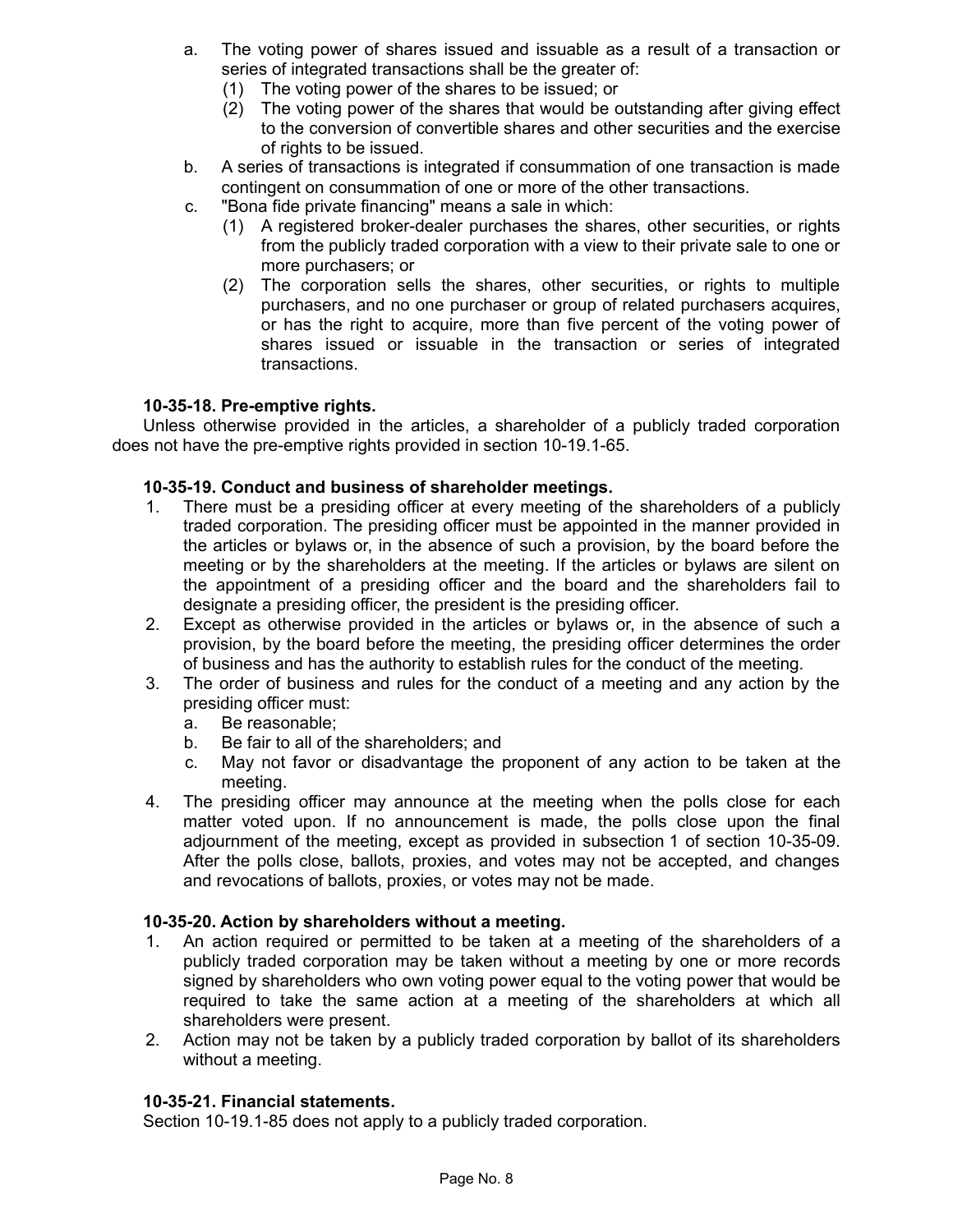# **10-35-22. Duration of poison pills limited.**

- 1. If a publicly traded corporation adopts, creates, or issues a poison pill without a vote of its shareholders authorizing that action, the poison pill must expire or be redeemed and will otherwise be of no further force or effect not later than the earlier of:
	- a. One year after the date of its adoption, creation, or issuance; or
	- b. Ninety days after the first public announcement that a number of shares have been tendered into an offer to purchase any and all shares of the corporation, which number of shares tendered represents at least a majority of the outstanding shares of each class or series of shares entitled to vote generally for the election of directors when added to those shares owned beneficially or of record by the person or group of persons making the offer or by any affiliates of that person or group of persons.
- 2. If authorized by a vote of its shareholders, a publicly traded corporation may:
	- a. Adopt, create, or issue a poison pill that will be in effect for a period not longer than the shorter of:
		- (1) Two years; and
		- (2) The period set forth in subdivision b of subsection 1; or
	- b. Extend the period during which a poison pill adopted, created, or issued pursuant to subsection 1 will be in effect to not longer in the aggregate than the period set forth in subdivision a.
- 3. A publicly traded corporation may not adopt, create, or issue a poison pill without the approval of its shareholders until after it has held a regular meeting of shareholders after its most recent prior poison pill has expired or been redeemed and otherwise ceased to be of any force or effect. The date of the regular meeting of shareholders must:
	- a. Comply with section 10-35-12;
	- b. Be at least ninety days after the date on which the prior poison pill expired, was redeemed, or otherwise ceased to be of any force or effect; and
	- c. If the corporation has an advance notice requirement adopted pursuant to section 10-35-07, give the shareholders the full period of time required by subsection 4 of section 10-35-07 in which to provide notice to the corporation of an intention to nominate candidates for election at the meeting.

#### **10-35-23. Protection of power of current directors over poison pill.**

A poison pill adopted, created, or issued by a publicly traded corporation, with or without the approval of its shareholders, may not include a provision that limits in any way the power of the board of directors, as it may be constituted at any point in time, to take any action at any time with respect to the poison pill, including without limitation what is commonly referred to as a "dead hand", "no hand", or "slow hand" provision.

#### **10-35-24. Minimum share ownership triggering level for poison pills.**

A poison pill adopted, created, or issued by a publicly traded corporation, with or without the approval of its shareholders, may not provide that beneficial ownership or announcement of an intention to seek beneficial ownership by a person or group of persons of shares equal to less than twenty percent of the total number of outstanding shares of all classes and series of shares of the corporation will result, either immediately or after the passage of a period of time, in:

- 1. A distribution or distribution date for rights certificates or other securities as defined in subdivision d of subsection 5 of section 10-35-02;
- 2. The person or group of persons becoming what is commonly referred to as an "acquiring person" or "adverse person" or otherwise having the status of a person intended to be diluted or subject to dilution by the poison pill;
- 3. What is commonly referred to as a "flip-in" or "flip-over" event or the poison pill otherwise being triggered or becoming operative; or
- 4. The poison pill otherwise having a dilutive, discriminatory, or other adverse effect on the person or group of persons.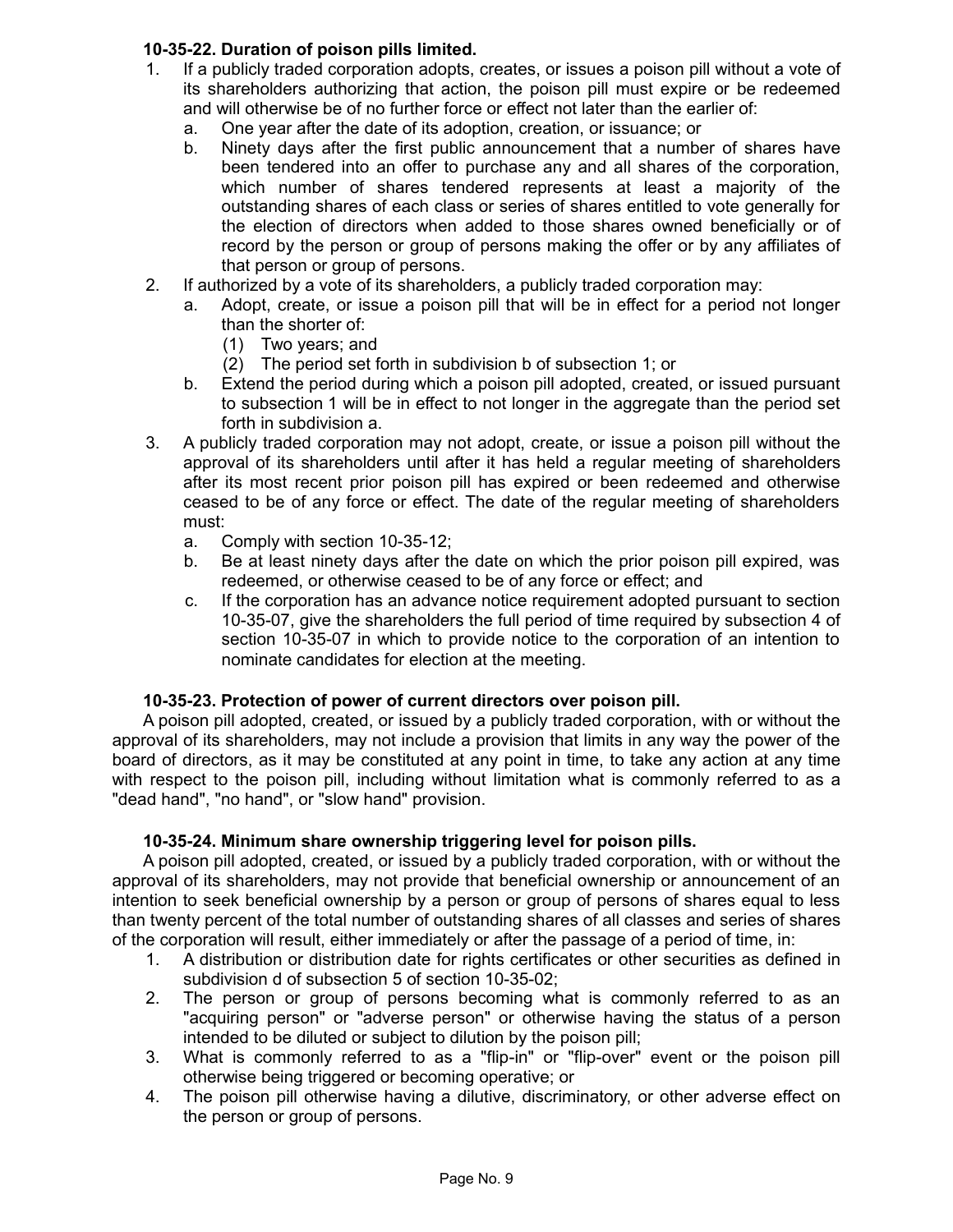#### **10-35-25. Optional restrictions or prohibitions on poison pills.**

- 1. A provision of the articles or bylaws of a publicly traded corporation may restrict or prohibit the corporation from adopting, creating, or issuing a poison pill. Such a provision may provide for the effect it has on a poison pill in force at the time of the provision's adoption.
- 2. A provision of the articles or bylaws adopted pursuant to subsection 1 at a time when a publicly traded corporation has a poison pill in effect must be adopted by the affirmative vote of a majority of the outstanding shares entitled to vote on adoption of the provision. In every other instance, a provision of the articles or bylaws adopted pursuant to subsection 1 must be adopted by the affirmative vote of a majority of the votes cast by holders of shares entitled to vote on adoption of the provision.

# **10-35-26. Adoption of antitakeover provisions.**

- 1. The articles or bylaws of a publicly traded corporation may not contain an antitakeover provision unless it has been approved by the required vote.
- 2. As used in this section:
	- a. Except as provided in subdivision b, "antitakeover provision" means a provision that:
		- (1) Would block an acquisition by any person or group of persons of beneficial ownership of any shares of the corporation or a change in control of the corporation absent compliance with the provision;
		- (2) Restricts the price that may be paid by any person or group of persons in an acquisition of beneficial ownership of any shares of the corporation;
		- (3) Restricts the terms of a transaction after the occurrence of a change in control of the corporation or limits the price that may be paid in such a transaction, when it may be conducted, or how it must be approved by the directors or shareholders;
		- (4) Requires an approval of the directors or shareholders in addition to, or in a different manner from, whatever approvals are required under this chapter and chapter 10-19.1 for a transaction involving an acquisition by any person or group of persons of beneficial ownership of any shares of the corporation or a change in control of the corporation;
		- (5) Requires the approval of a nongovernmental third party for an acquisition by any person or group of persons of beneficial ownership of any shares of the corporation or a transaction that would involve a change in control of the corporation;
		- (6) Requires the corporation, directly or indirectly, to take an action that it would not have been required to take if it had not been the subject of an acquisition by any person or group of persons of beneficial ownership of any of its shares or a transaction that would involve a change in control of the corporation;
		- (7) Limits, directly or indirectly, the power of the corporation if it is the subject of an acquisition by any person or group of persons of beneficial ownership of any of its shares or a transaction that would involve a change in control of the corporation to take an action that the corporation would have had the power to take, without that limit, if the acquisition of beneficial ownership or transaction had not occurred;
		- (8) Changes or limits the voting rights of any shares of the corporation following a transaction involving an acquisition by any person or group of persons of beneficial ownership of any shares of the corporation or a change in control of the corporation;
		- (9) Would give any beneficial or record owner of shares of the corporation a direct right of action against a person or group of persons with respect to the acquisition by the person or group of persons of beneficial ownership of any shares in the corporation or control of the corporation; or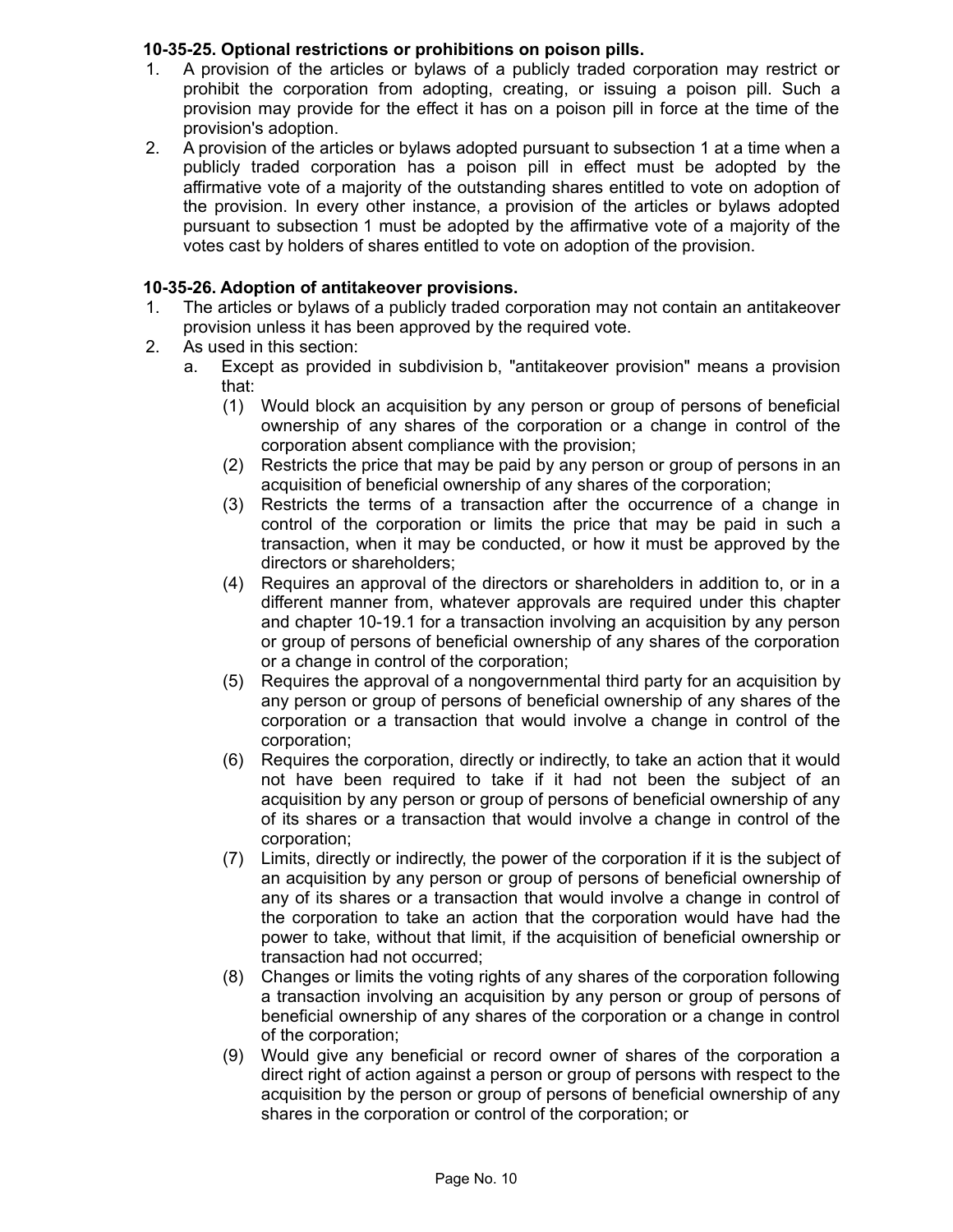- (10) Is designed or intended to operate as, or that has the effect of, what is commonly referred to, either on July 1, 2007, or at any time thereafter, as a "business combination", "control share acquisition", "control share cash out", "freeze out", "fair price", "disgorgement", or other "antitakeover" provision.
- b. "Antitakeover provision" does not include a provision in the terms of a class or series of shares:
	- (1) If the shares are issuable upon the exercise of a poison pill, but only so long as the shares of the class or series are not issued by the corporation except pursuant to the exercise of a poison pill; or
	- (2) Which serves to protect dividend, interest, sinking fund, conversion, exchange, or other rights of the shares, or to protect against the issuance of additional securities that would be on a parity with or superior to the shares.
- c. "Control" has the same meaning as in the rules and regulations of the commission under the Exchange Act.

#### **10-35-27. Liberal construction.**

The provisions of this chapter and of chapter 10-19.1 must be liberally construed to protect and enhance the rights of shareholders in publicly traded corporations.

#### **10-35-28. Annual report - Franchise fee.**

- 1. Instead of filing an annual report under section 10-19.1-146, each publicly traded corporation shall file under this section, within the time provided in section 10-35-29, an annual report setting forth:
	- a. The name of the publicly traded corporation;
	- b. A statement that it is a publicly traded corporation;
	- c. The name of the publicly traded corporation's registered agent and the address of the registered office of the publicly traded corporation;
	- d. The address of the principal executive office of the publicly traded corporation;
	- e. A brief statement of the character of the business, if any, in which the publicly traded corporation is actually engaged in this state; and
	- f. The names and respective business addresses of the executive officers and directors of the publicly traded corporation.
- 2. The annual report must be submitted on forms prescribed by the secretary of state. The information provided must be given as of the date of the execution of the report. The annual report must be signed as provided in subsection 58 of section 10-19.1-01, the articles or the bylaws, or by a resolution approved by the affirmative vote of the required proportion or number of the directors. If the publicly traded corporation is in the hands of a receiver or trustee, it must be signed on behalf of the publicly traded corporation by the receiver or trustee. The secretary of state may destroy all annual reports provided for in this section after they have been on file for six years.
- 3. Instead of the fees provided for annual report filings in section 10-19.1-147, the secretary of state shall collect a franchise fee with the annual report from every publicly traded corporation for each calendar year in an amount equal to sixty dollars for each ten thousand shares of authorized capital stock of the publicly traded corporation.
	- a. In the case of a publicly traded corporation that has not been a publicly traded corporation during an entire twelve-month calendar year, the amount of the publicly traded corporation franchise fee due, as provided in this section, shall be prorated on a monthly basis for the portion of the year during which the publicly traded corporation was a publicly traded corporation. For this purpose, any portion of a month shall be regarded as a whole month.
	- b. In no case shall the publicly traded corporation franchise fee imposed by this section be more than eighty thousand dollars or less than sixty dollars.
	- c. If a publicly traded corporation changes during a calendar year the number of shares of its authorized capital stock, the total annual publicly traded corporation franchise fee payable as provided in this section shall be arrived at by adding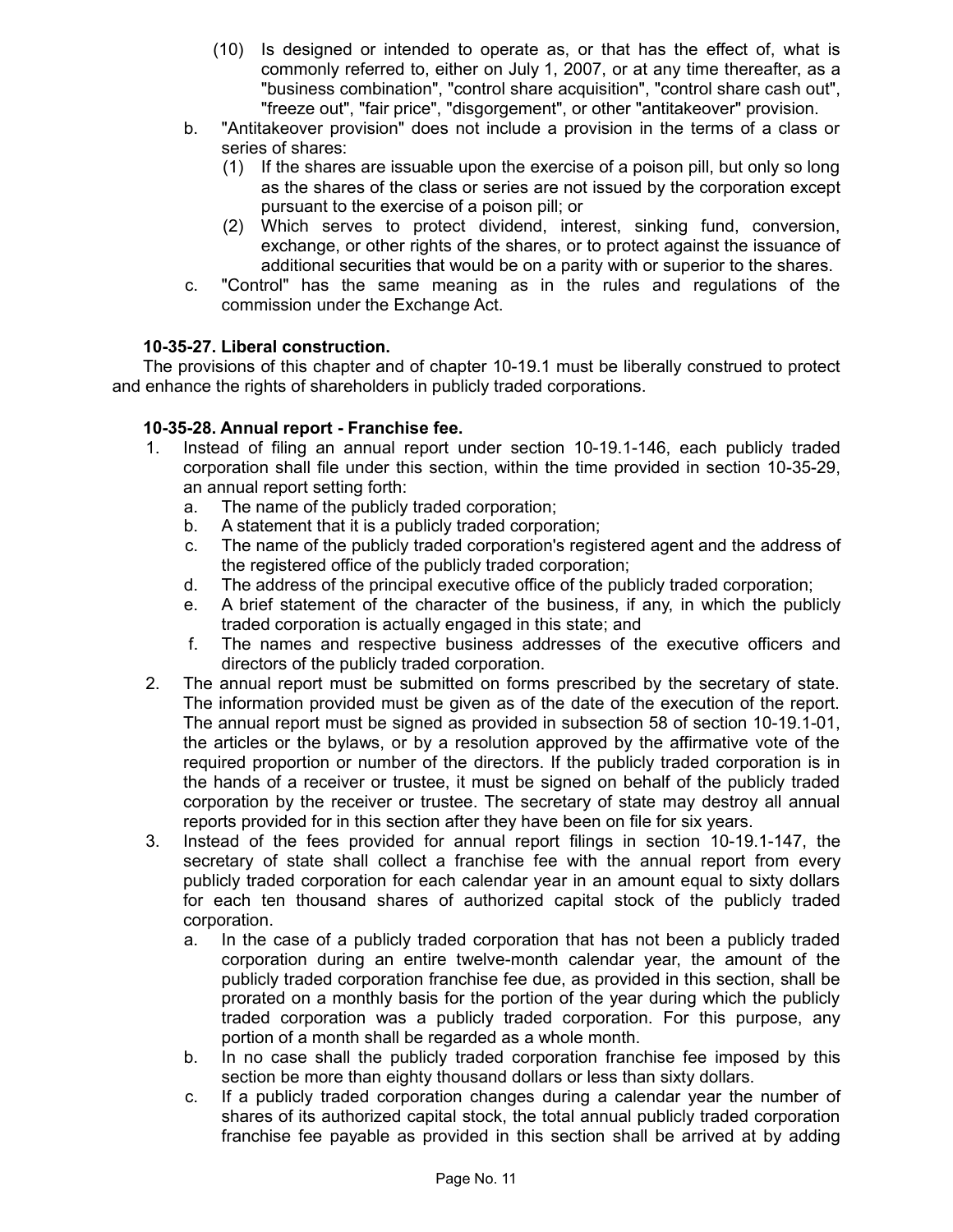together the franchise fees calculated as set forth in this section as prorated for the several periods of the year during which each distinct authorized amount of shares of capital stock was in effect.

- d. For the purpose of computing the franchise fee imposed by this section, the authorized capital stock of a publicly traded corporation shall be considered to be the total number of shares of all classes and series that the public corporation is authorized to issue, whether or not the number of shares that may be outstanding at any one time is a lesser number.
- e. Except as provided in this subsection, the publicly traded corporation franchise fee shall be in addition to any other taxes or fees imposed by this state on the publicly traded corporation.

# **10-35-29. Filing of annual report and payment of publicly traded corporation franchise**

- **fee.**
- 1. Except for the first annual report and publicly traded corporation franchise fee, the annual report and publicly traded corporation franchise fee must be delivered to the secretary of state before December second of each year. The first annual report and payment of the publicly traded corporation franchise fee must be delivered before the date provided in the year following the calendar year in which the statement described in subdivision b of subsection 6 of section 10-35-02 takes effect.
- 2. The secretary of state must file the annual report if the annual report conforms to the requirements of section 10-35-28 and the publicly traded corporation franchise fee has been paid.
	- a. If the annual report does not conform or adequate payment has not been made, the secretary of state must notify the publicly traded corporation of any necessary corrections or payment.
	- b. If the annual report is corrected and filed with the payment before the date provided in subsection 1, or within thirty days after the publicly traded corporation was notified of corrections or payment by the secretary of state, then the penalties provided in section 10-35-31 for failure to file an annual report within the time provided do not apply.
- 3. The secretary of state may extend the annual report filing date provided in subsection 1 for a period not to exceed eleven months after the filing date provided in subsection 1 if a written application for an extension is delivered before the date provided in subsection 1.

# **10-35-30. Collection of publicly traded corporation franchise fee - Preferred debt.**

The publicly traded corporation franchise fee shall be a debt due from the publicly traded corporation to the state for which an action at law may be maintained after the same shall have been in arrears for a period of one month. The publicly traded corporation franchise fee shall also be a preferred debt in case of insolvency.

#### **10-35-31. Penalties - Administrative dissolution.**

- 1. The secretary of state shall charge and collect additional fees for late filing of the annual report and payment of the publicly traded corporation franchise fee as follows:
	- a. Within ninety days after the date provided in subsection 1 of section 10-35-29, two hundred fifty dollars.
	- b. Ninety days after the date provided in subsection 1 of section 10-35-29, the publicly traded corporation becomes not in good standing. The secretary of state shall notify the publicly traded corporation that its certificate of incorporation is not in good standing and that it may be dissolved as provided in subsection 2.
		- (1) The secretary of state shall mail the notice of impending dissolution to the last registered agent at the last registered office of record.
		- (2) If the publicly traded corporation files its annual report after the notice is mailed, together with the publicly traded corporation franchise fee and a late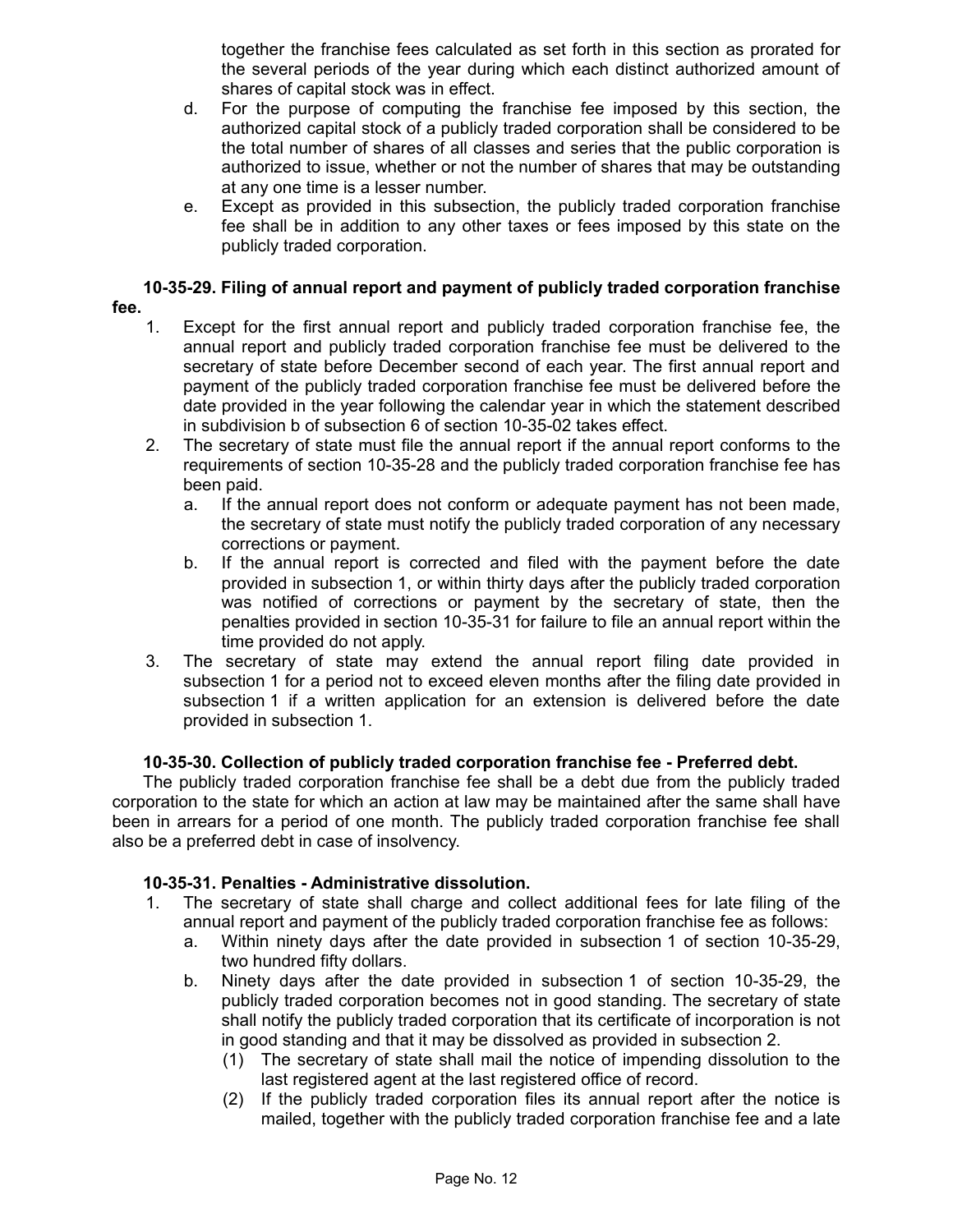filing penalty of one thousand dollars, then the secretary of state shall restore its certificate of incorporation to good standing.

- 2. A publicly traded corporation that fails to file its annual report or to pay the publicly traded corporation franchise fee due within one year after the date provided in subsection 1 of section 10-35-29 ceases to exist as a corporation and is considered involuntarily dissolved by operation of law.
	- a. The secretary of state shall note the dissolution of the certificate of incorporation of the publicly traded corporation on the records of the secretary of state and shall give notice of the action to the dissolved publicly traded corporation.
	- b. Notice by the secretary of state must be mailed to the last registered agent at the last registered office of record.
- 3. A publicly traded corporation dissolved for failure to file an annual report or to pay a publicly traded corporation franchise fee due may be reinstated within one year following the dissolution by:
	- a. Filing a past-due annual report with the publicly traded corporation franchise fee due;
	- b. Paying a late filing penalty of one thousand dollars; and
	- c. Paying a reinstatement fee of one hundred thirty-five dollars.
- 4. Reinstatement under this subsection does not affect the rights or liabilities arising during the time from the dissolution to the reinstatement.
- 5. Fees paid to the secretary of state according to this chapter are not refundable if an annual report submitted to the secretary of state cannot be filed because it lacks information required by section 10-35-28 or the annual report lacks sufficient payment as required by section 10-35-28 or as required by this section.

# **10-35-32. Secretary of state - Powers - Enforcement - Penalty - Appeal.**

- 1. The secretary of state has the power and authority reasonably necessary to efficiently administer this chapter and to perform the duties imposed thereby.
- 2. The secretary of state may propound to any publicly traded corporation that is subject to this chapter and to any officer, director, or employee thereof, any interrogatory reasonably necessary and proper to ascertain whether the publicly traded corporation has complied with all provisions of this chapter applicable to the publicly traded corporation.
	- a. The interrogatory must be answered within thirty days after mailing or within any additional time as may be fixed by the secretary of state. The answer to the interrogatory must be full and complete and must be made in writing and under oath.
	- b. If the interrogatory is directed:
		- (1) To an individual, it must be answered by that individual; or
		- (2) To a publicly traded corporation, it must be answered by the president, vice president, secretary, or assistant secretary of the publicly traded corporation.
	- c. The secretary of state is not required to file any record to which the interrogatory relates until the interrogatory has been answered, and not then if the answers disclose the record is not in conformity with this chapter.
	- d. The secretary of state shall certify to the attorney general, for action the attorney general may deem appropriate, any interrogatory and answers thereto, which discloses a violation of this chapter.
	- e. Each officer, director, or employee of a publicly traded corporation who fails or refuses within the time provided by subdivision a to answer truthfully and fully an interrogatory propounded to that person by the secretary of state is guilty of an infraction.
	- f. An interrogatory propounded by the secretary of state and the answers are not open to public inspection. The secretary of state may not disclose any facts or information obtained from the interrogatory or answers except insofar as permitted by law or insofar as required for evidence in any criminal proceedings or other action by this state.